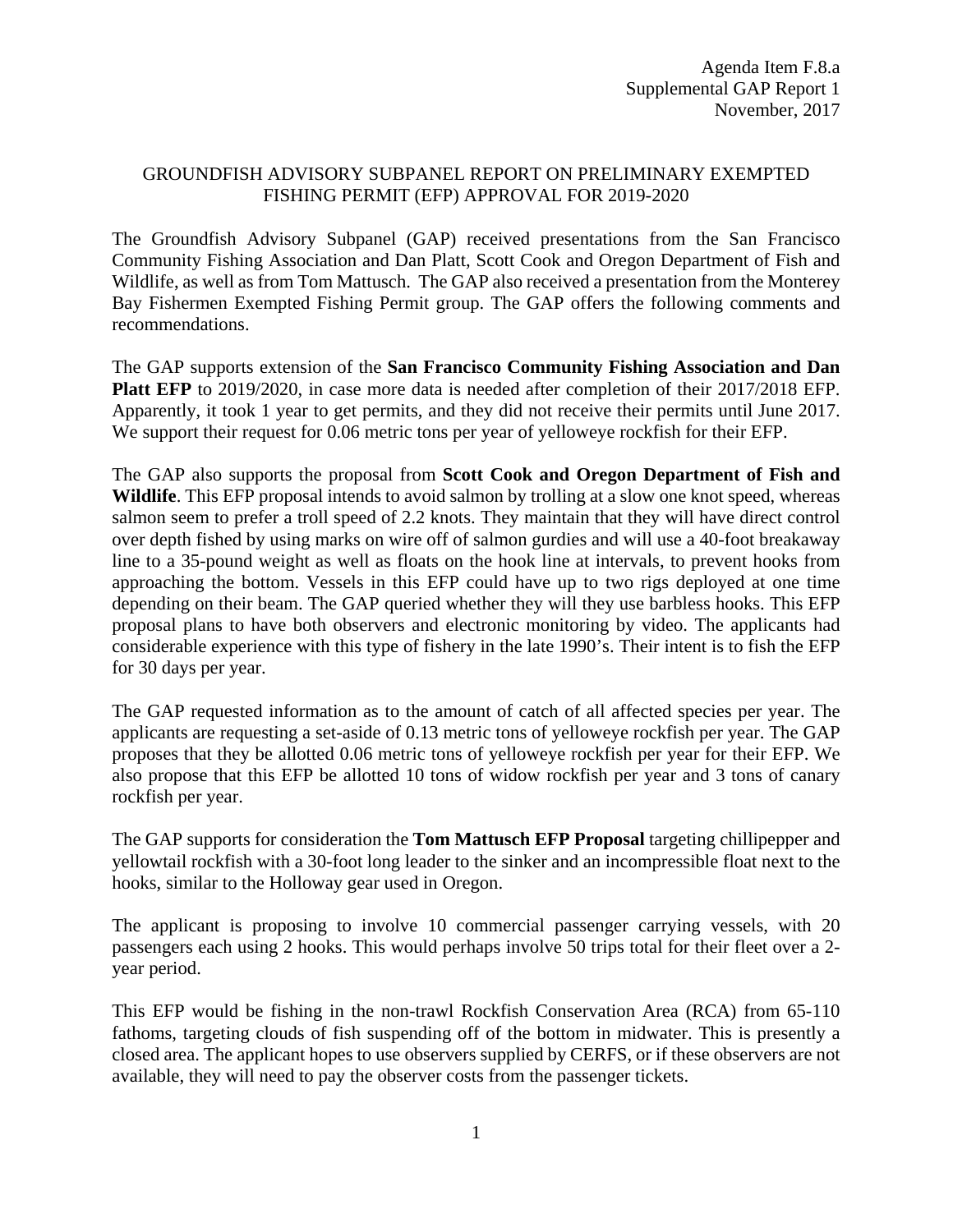The GAP commented that the applicant also needs to clean up expected impacts per angler per trip and needs to convert yelloweye rockfish numbers to metric tons. The applicant needs to confirm whether the EFP will start with a ten fish per person limit or a somewhat higher limit to encourage participation and accelerate data gathering. The GAP proposes that this EFP be allotted .06 metric tons of yelloweye rockfish per year.

Enforcement requests that a RESEARCH banner be displayed. Notification of Coast Guard and the California Department of Fish and Wildlife (CDFW) would be necessary prior to each voyage, and each voyage would be exclusively for research purposes.

The GAP supports consideration of the **Monterey Bay Fishermen Exempted Fishing Permit proposal.** This proposal would use equipment similar to the Scott Cook proposal. This fleet would use salmon gurdies, wire line and will use a 40 foot breakaway line to a heavy weight as well as floats on the hook line at intervals, to prevent hooks from approaching the bottom.

The GAP enquired as to how many hooks would be used and the applicant indicated that they would commence with a limited amount of hooks to ensure avoidance of yelloweye rockfish, but eventually would attempt to ramp up to 500 to 750 hooks as the EFP progressed.

The applicants plan to have a vessel monitoring system (VMS) on board as well as 100 percent observer coverage at the start of the EFP. They hope to work with the National Oceanic and Atmospheric Administration (NOAA) observer program to utilize electronic monitoring as the EFP progressed.

The GAP suggests that a RESEARCH banner be displayed. Notification of Coast Guard and the CDFW would be necessary prior to each voyage, and each voyage would be exclusively for research purposes.

The Monterey EFP plans to have 5-10 boats participating in their EFP. The GAP discussed yelloweye rockfish avoidance planning using a pelagic position recording instrument to allow the EFP fleet to avoid areas of high yelloweye rockfish occurrence.

The GAP suggests that this proposal be allowed 0.06 metric tons of yelloweye rockfish per year as well.

The Monterey EFP proposal plans to work in the 40 to 120 fathom area. The grounds off of Point Sur, south of Monterey, have been discussed as a target area.

In these EFPs, where depths are specified, they should be adjusted to correspond to the depth lines codified in the *Code of Federal Regulations*.

Total impacts on yelloweye rockfish from these EFP proposals, as forwarded by the GAP, would entail impacts of 0.24 metric tons per year.